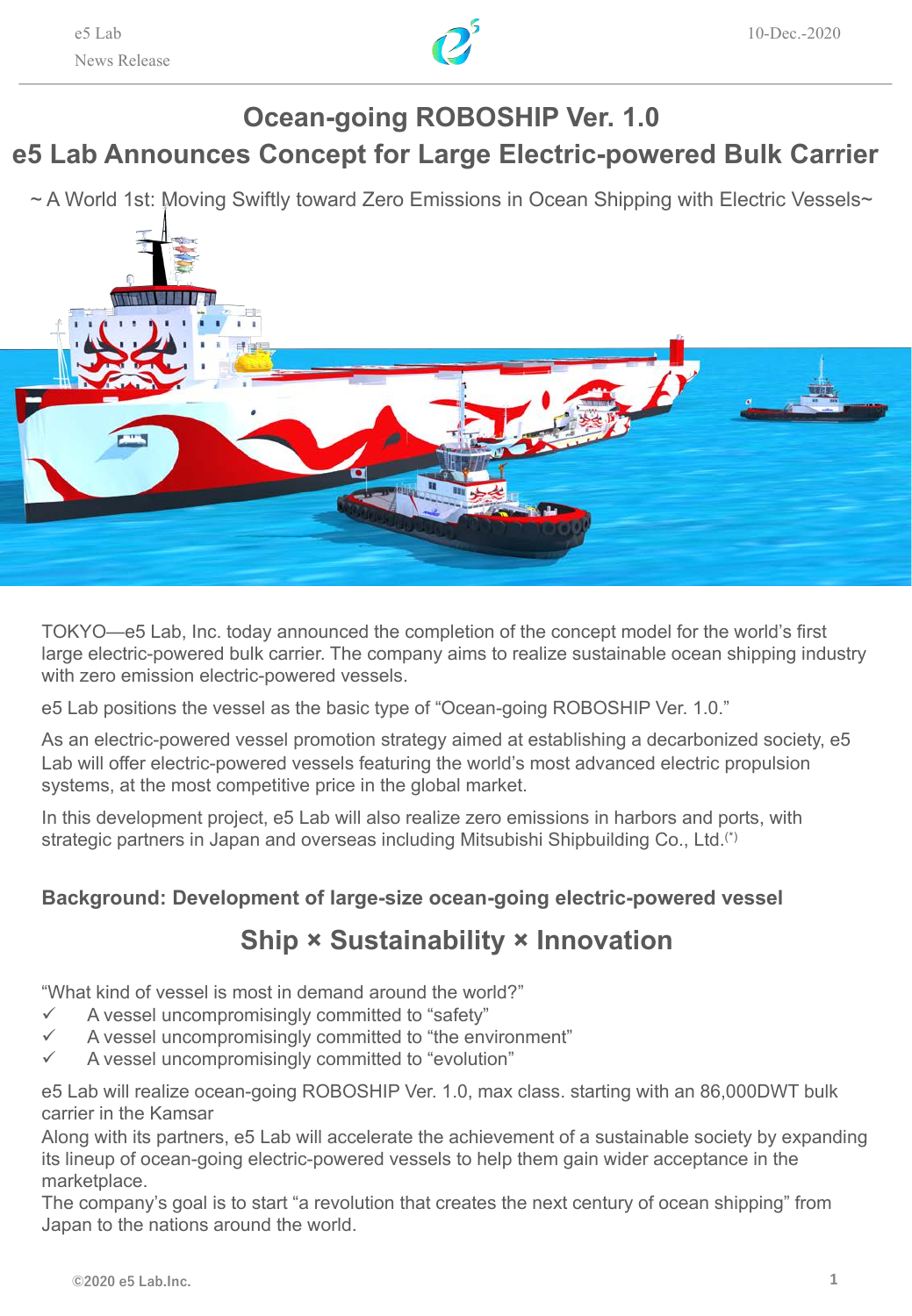

### **Basic type of "ocean-going ROBOSHIP Ver. 1.0."**

The vessel will achieve the same levels of cruising range and speed as conventional vessels in service, while achieving zero-emission operation in harbor and port, by using not only large-capacity rechargeable batteries, but also with diesel generators, based on the electric-powered vessel powertrain platform, which was designed and planned by e5 Lab.

It will achieve higher energy efficiency than current vessels by leveraging e5 Lab's knowledge and experience, as well as its partners' world-leading technology, such as artificial intelligence (AI) and the most efficient electric devices (DC grid, PM motors, and so on).

ROBOSHIP Ver. 1.0. will significantly reduce the workload of seafarers, while reducing maintenance costs and ensuring trouble-free operation, thanks to all-electric propulsion, which drives the motor using only electricity.

In addition, electric-powered vessels are easy to equip with double-shaft propellers, which enhance safety by improving operability, and its wide-breadth configuration will increase the cargo capacity. The ROBOSHIP continually evolves from the aspects of both safety and efficiency, based on the EV Platform and the Digital Platform "Marindows" \*." \* Patent pending



## **Outline of ocean-going ROBOSHIP Ver. 1.0. power train**

**ROBOSHIP Ver. 1.0.: Milestones from limited zero emissions to net zero emissions**